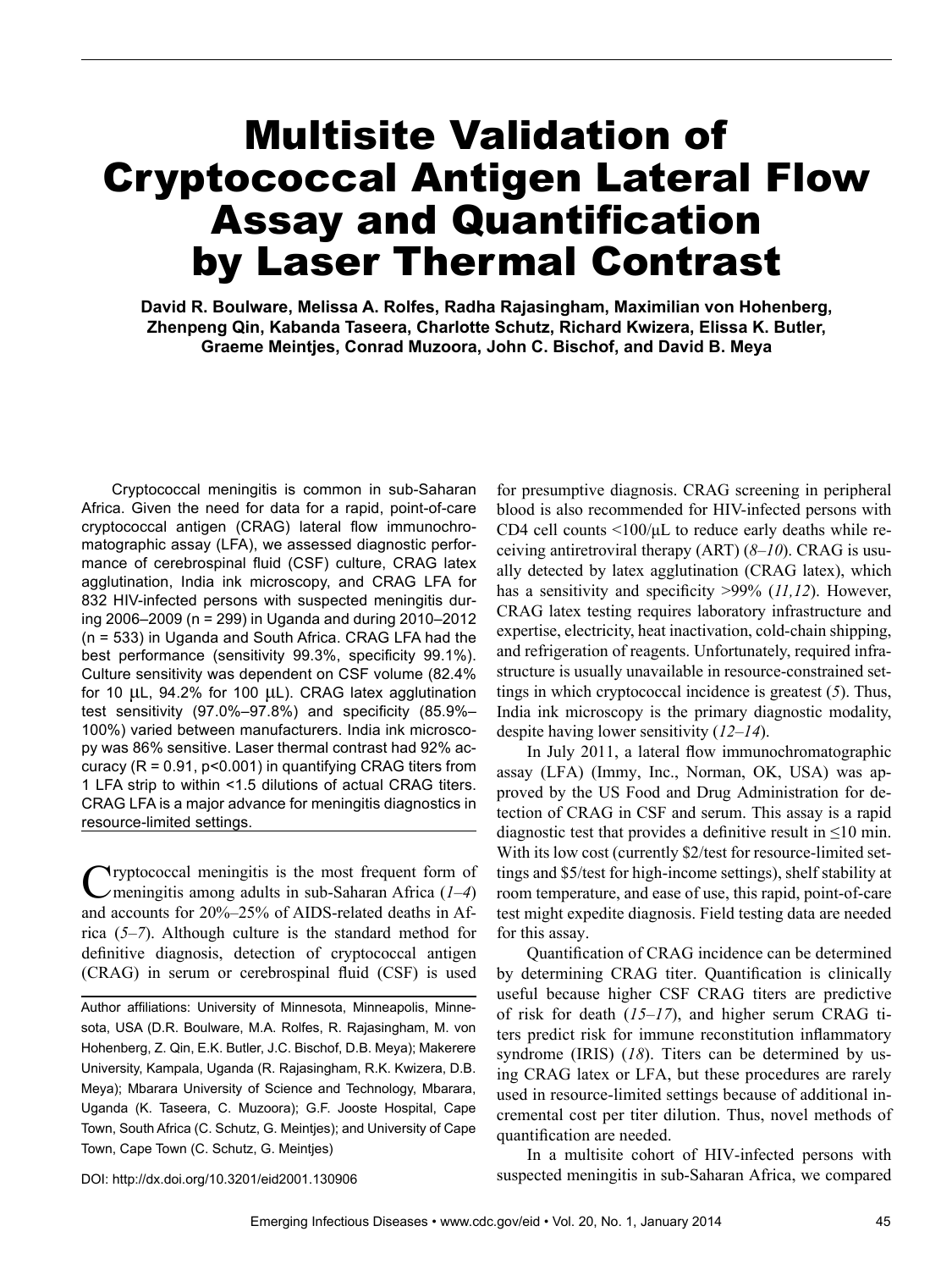CRAG LFA performance with that of traditional diagnostic tests. We demonstrated excellent diagnostic performance by the CRAG LFA in the laboratory and as a point-of-care bedside test. In addition, we demonstrated within this clinical cohort a novel method of CRAG titer quantification for an LFA by using laser thermal contrast measurement (*19*), enabling CRAG titer quantification without traditional serial dilutions.

# **Materials and Methods**

CRAG LFA was performed for 2 cohorts of prospectively enrolled HIV-infected persons with suspected meningitis: a 2006–2009 cohort of 299 hospitalized patients in Kampala, Uganda (*18,20*); and a 2010–2012 cohort of 533 hospitalized patients from G.F. Jooste Hospital, Cape Town, South Africa; Mbarara Hospital, Mbarara, Uganda (*16*); and Mulago Hospital, Kampala, Uganda (NCT01075152, www.clinicaltrials.gov). LFA was performed retrospectively with cryopreserved (–80°C) specimens collected before April 2011 and prospectively thereafter with point-of-care specimens. Persons with suspected meningitis provided written informed consent. Ethical approval was provided by each institutional review board and the Uganda National Council of Science and Technology.

# **Diagnostic Testing**

## **Quantitative CSF Fungal Culture**

The fungal culture procedure in 2006–2009 used 10 µL of CSF cultured on Sabouraud dextrose agar (*12*). This method was insensitive for lower incidence infections. Thus, in 2010, the quantitative culture method was changed to a protocol using a  $100$ - $\mu$ L input volume of undiluted CSF culture and five 1:10 serial dilutions (*21,22*). Agar plates inoculated with CSF were incubated at 30°C for up to 14 days. The number of discrete colonies found at the highest dilution was multiplied by the dilution to give CFU/mL of CSF. Culture isolates were independently confirmed as *Cryptococcus neoformans* var. *grubii* by multilocus sequence typing (*23*).

## **CRAG Latex Agglutination**

In 2006–2009, a qualitative CRAG latex assay (Meridian, Cincinnati, OH, USA) was performed in Kampala. Reactivity at a  $\geq$ 1:2 dilution of CRAG was considered a positive result. Semiquantitative CRAG latex titers (*Cryptococcus* Antigen Latex Agglutination Test System; Immy, Inc.) were measured by 2-fold serial dilution on cryopreserved (–80°C) samples in Minnesota. Qualitative concordance between the 2 CRAG assays was imperfect (92%). Thus, results are presented separately.

In 2010–2013, the CRAG latex test kit (Immy, Inc.) was used in Uganda. Reactivity at a 1:2 dilution of CRAG was considered a positive result. CRAG titers were obtained for real-time specimens in Cape Town but for cryopreserved (–80°C) specimens in Mbarara and Kampala. Testing was performed without knowledge of results of alternative assays, except for culture. All laboratories participated quarterly in National Institutes of Health (Bethesda, MD, USA) sponsored external quality assurance testing for fungal culture, India ink microscopy, and CRAG testing.

The 4 cryptococcal tests were not performed for all CSF samples because of insufficient sample volumes (most common), laboratory operating hours, or reagent supply chain difficulties. However, 794 (95%) of 833 samples were tested by  $\geq$ 3 cryptococcal CSF tests performed prospectively, and 667 CSF samples were tested by LFA.

## **CRAG LFA**

The LFA is a point-of-care dipstick test that uses gold-conjugated, monoclonal antibodies impregnated onto an immunochromatographic test strip to detect cryptococcal capsular polysaccharide glucuronoxylomannan antigen (CRAG) for all 4 *C. neoformans* serotypes (A–D) (*24,25*). If cryptococcal antigen is present in a specimen, suspended, gold-conjugated antibodies bind to the antigen. The gold–antibody–CRAG complex migrates by capillary action up the test strip, interacts with immobilized monoclonal antibodies against CRAG, and forms a red line. The LFA kit contains immunochromatographic test strips, positive controls, and assay diluent that can be stored at room temperature for  $\leq$ 2 years. To perform the LFA, 1 drop of diluent ( $\approx$ 40 µL) is added to a container of 40 μL of patient specimen. The dipstick is inserted into the container and incubated at room temperature for 10 min (Figure 1).

All LFAs were performed according to manufacturer's instructions by trained operators who had no knowledge of results of all other tests. For 2006–2010, cryopreserved CSF and plasma samples (–80°C) were retrospectively tested by LFA. Beginning in April 2011, the LFA was prospectively performed with CSF as a point-of-care test in the hospital ward and with serum ( $n = 346$ ) and urine ( $n = 236$ ) samples in Uganda collected on the day of lumbar puncture. Semiquantitative CRAG LFA titers were determined on cryopreserved samples by using a 2-fold serial dilution starting at 1:25. When samples qualitatively positive but negative at a 1:25 dilution, 2-fold dilutions starting at 1:2 were tested. CSF samples collected during  $2010\ 2012$  (n = 414) were qualitatively retested in Minnesota after storage at –80°C to determine inter-reader variability. Readers did not know prior LFA results.

## **Additional Diagnostic Testing**

India ink microscopy was performed on sediment obtained after centrifugation of 1 mL of CSF. Gram staining,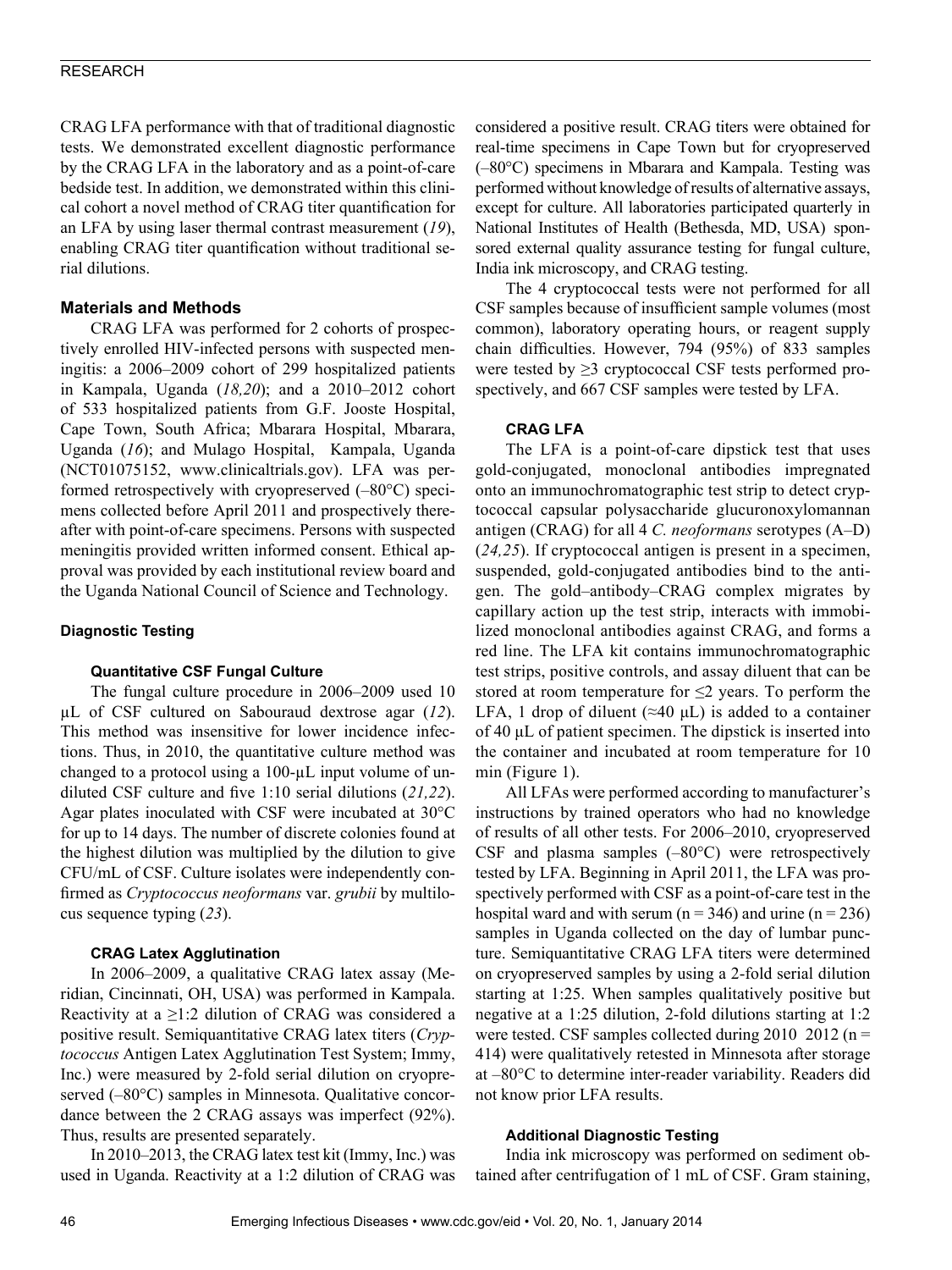

bacterial culture, and staining for acid-fast bacilli were prospectively performed for all specimens.

#### **Thermal Contrast Measurement of CRAG Titer**

We used a novel method that provided quantification of LFAs in comparison with semiquantitative CRAG LFA titers by using the heat signature of laser-irradiated gold used in the LFA. To detect gold nanoparticles conjugated to monoclonal antibodies on the LFA line, the line was irradiated with a 0.01 W laser (532 nm, diode pumped; Millenia, Santa Clara, CA, USA) for 30 s, and temperature change (thermal contrast) was recorded with an infrared camera (A20; FLIR ThermoVision, Portland, OR, USA), as described (*19*). Three spots on each horizontal LFA line were irradiated and the average maximum temperature change was calculated. An antigen titer was calculated from the thermal contrast by using a calibration curve established by 2-fold serial dilutions of 3 specimens in triplicate with known CRAG LFA titers  $(R^2 = 0.97)$ . Thermal contrast quantification was performed for 115 positive and 58 visually negative CSF LFA dipsticks sequentially collected in Kampala during 2010–2011. Negative specimens were measured undiluted. Positive specimens were measured by thermal contrast at a 1:250 dilution to demonstrate a wide dynamic range, including specimens visually negative after dilution.

#### **Statistical Analysis**

We compared diagnostic performance (sensitivity, specificity, and positive and negative predictive values) for each test versus a composite reference standard. The composite reference standard was defined as a CSF culture-positive ( $n = 459$ ) or a culture-negative sample with ≥2 positive test results (e.g., India ink microscopy, CRAG latex, or CRAG LFA) and without an alternative etiologic explanation ( $n = 60$ ). As such, no single positive test result (other than culture) could define the composite reference standard, enabling comparison of performance of the diagnostic tests, yet minimizing bias of the reference standard

being defined solely by 1 test (*26*). When only 1 CSF test result was positive, serum cryptococcal antigenemia was used as a second qualifying positive test result ( $n = 6$ ) to confirm the reference standard (tested during 2010–2012) as discrepant (*26*) on the basis of cryptococcosis pathogenesis in which antigenemia precedes culture-positive meningitis (*7,27,28*).

For thermal contrast measurements, Pearson correlation was used to compare predicted and actual LFA titers. To determine relative benefit from additional resources, we determined the cost of changing from India ink microscopy to CRAG LFA on the basis of the number needed to test (NNT) to detect 1 additional person with infected with *Cryptococcus* spp. We further modeled costs with a probabilistic sensitivity analysis by using TreeAge 2013 (Tree-Age Software Inc., Williamstown, MA, USA) on the 95% CI of diagnostic test performance and published cryptococcal prevalence rates (*4*).

### **Results**

Among 832 persons with suspected meningitis during 2006–2012, a total of 525 (63%) had cryptococcal meningitis as defined per the composite reference standard. The 2 cohorts were similar in age, sex, and CD4 cell count (Table 1).

#### **LFA Diagnostic Performance**

For 666 CSF samples available for testing, the LFA had a sensitivity of 99.3%, a specificity of 99.1%, a positive predictive value of 99.5%, and a negative predictive value of 98.7% (Table 2). Cryptococcal antigen testing by either latex or LFA was more sensitive than CSF culture. The 2006–2009 culture protocol used only 10 μL of CSF applied by a calibrated loop. This simple quantitative culture method was clinically useful but relatively insensitive (82.4%), and thus probably missed persons with low fungal incidence. The minimum growth on culture was 100 CFU/ mL in 2006–2009. During 2010–2012, the culture protocol used 100 µL of CSF as the input volume and showed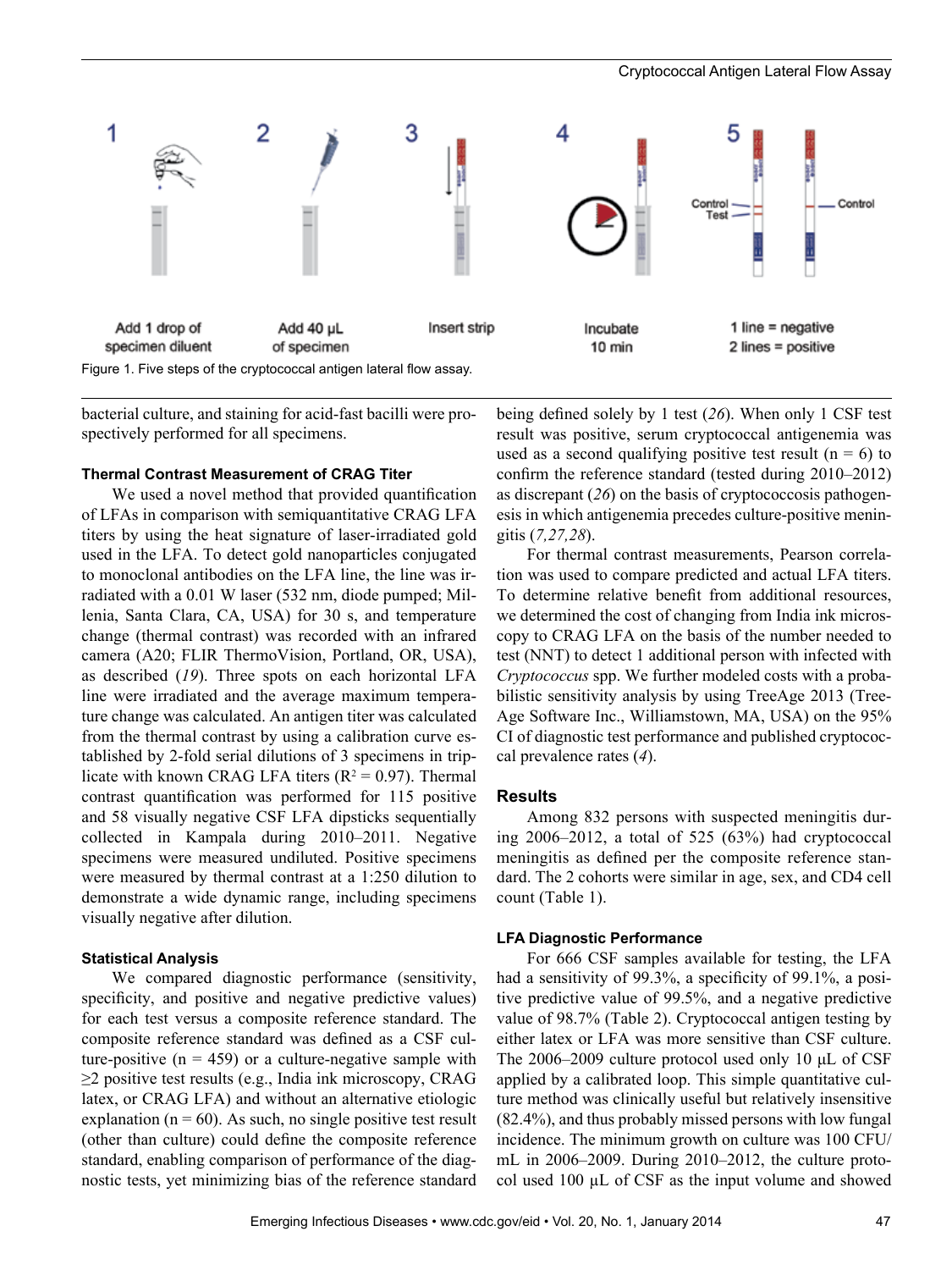## RESEARCH

Table 1. Demographic characteristics and diagnostic tests performed with specimens from meningitis cohorts, Uganda and South Africa\*

|                                                                                                                               | 2006-2009.      |                         |                 |                         |  |
|-------------------------------------------------------------------------------------------------------------------------------|-----------------|-------------------------|-----------------|-------------------------|--|
|                                                                                                                               | retrospective   | 2010–2012, prospectivet |                 |                         |  |
| Characteristic                                                                                                                | Kampala, Uganda | Kampala, Uganda         | Mbarara, Uganda | Cape Town, South Africa |  |
| Demographic                                                                                                                   |                 |                         |                 |                         |  |
| No. persons                                                                                                                   | 299             | 354                     | 142             | 37                      |  |
| Mean $\pm$ SD age, y                                                                                                          | $36 \pm 8$      | $35 + 9$                | $35 \pm 11$     | $37 \pm 10$             |  |
| Male sex, no. $(\%)$                                                                                                          | 168 (56)        | 174 (49)                | 87(61)          | 22(59)                  |  |
| CD4 cell count/ $\mu$ L, median (IQR)                                                                                         | 19 (7–38)       | 16 (7–69)               | 36 (14 – 74)    | 65 (43-97)              |  |
| Diagnostic tests performed, no.                                                                                               |                 |                         |                 |                         |  |
| <b>CSF</b>                                                                                                                    |                 |                         |                 |                         |  |
| Quantitative culture                                                                                                          | 282             | 345                     | 142             | 37                      |  |
| Latex agglutination                                                                                                           | 279             | 345                     | 142             | 37                      |  |
| India ink microscopy                                                                                                          | 276             | 350                     | 142             | 37                      |  |
| <b>LFA</b>                                                                                                                    | 197             | 142<br>291              |                 | 36                      |  |
| Serum                                                                                                                         |                 |                         |                 |                         |  |
| Latex agglutination                                                                                                           | 85              | 34                      | NA.             | NA                      |  |
| <b>LFA</b>                                                                                                                    | NA              | 49<br>274               |                 | 23                      |  |
| Plasma                                                                                                                        |                 |                         |                 |                         |  |
| <b>LFA</b>                                                                                                                    | 60              | <b>NA</b>               | NA.             | NA                      |  |
| Urine                                                                                                                         |                 |                         |                 |                         |  |
| LFA                                                                                                                           | NA.             | 185                     | 51              | NA                      |  |
| *IQR, interguartile range; CSF, cerebrospinal fluid; LFA, lateral flow immunochromatographic assay; NA, not available.        |                 |                         |                 |                         |  |
| †Prospective testing with LFA because point-of-care began in April 2011. Eighty LFAs were conducted on cryopreserved samples. |                 |                         |                 |                         |  |

improved sensitivity (94.2%); the minimum growth detected was 10 CFU/mL. The median quantitative CSF culture grew 150,000 CFU/mL of CSF (interquartile range [IQR] 14,100–455,500 CFU/mL) in 2010–2012. The overlap of specimens with positive results for the 4 cryptococcal diagnostic assays is shown in Figure 2.

Three samples had false-negative results by LFA; all were retested. Of the 1 culture- positive sample with a negative result by LFA, it had a relatively low fungal incidence of 100 CFU/mL (Table 3). The 3 false-negative samples detected by LFA were previously cryopreserved CSF supernatant specimens, and a freeze/thaw artifact or error during storage cannot be excluded. During prospective performance, LFA detection of low fungal incidence in culture was not a systematic problem. Among 10 persons with culture incidence  $\leq 100$  CFU/mL in 2011–2012, LFA prospectively detected 10 of 10, CRAG latex detected 9 of 10, and India ink microscopy detected 3 of 10.

Regarding LFA specificity, 8 CSF samples were positive only by CRAG LFA. We initially believed that these samples had LFA false-positive results (Table 4). Culturepositive cyyptococcal meningitis developed 6 weeks later in a person with a possible false-positive LFA result. A second person with a possible false-positive LFA result died of meningitis symptoms several weeks later, and a third person with a possible false-positive LFA result had cryptococcoma masses documented postmortem. Of 8 persons with CSF samples positive by LFA only (negative by culture, India ink microscopy, and CRAG latex), 6 had serum cryptococcal antigenemia. These 6 persons were classified as having true cryptococcal disease. Two persons in the 2006–2009 cohort did not have a peripheral blood specimen collected, and thus were conservatively classified as having false-positive results Their CSF specimens were tested for bacteria, herpes viruses, arboviruses, toxoplasmosis, syphilis, and tuberculosis but no alternative etiology

Table 2. Performance characteristics of cryptococcal diagnostic assays in persons with suspected meningitis, Uganda and South Africa\*

|                             |     | No. positive/no. tested (%) |                 |                 |                |
|-----------------------------|-----|-----------------------------|-----------------|-----------------|----------------|
| Diagnostic test             | No. | Sensitivity                 | Specificity     | <b>PPV</b>      | <b>NPV</b>     |
| <b>CRAG LFA</b>             | 666 | 435/438 (99.3)              | 226/228 (99.1)  | 435/437 (99.5)  | 226/229 (98.7) |
| CSF culture <sup>+</sup>    | 806 | 459/510 (90.0)              | 296/296 (100.0) | 459/459 (100.0) | 296/347 (85.3) |
| 100-uL volume               | 524 | 309/328 (94.2)              | 196/196 (100.0) | 309/309 (100.0) | 196/215 (91.2) |
| 10-uL volume                | 282 | 150/182 (82.4)              | 100/100 (100.0) | 150/150 (100.0) | 100/132 (75.8) |
| India ink microscopy        | 805 | 438/509 (86.1)              | 288/296 (97.3)  | 438/446 (98.2)  | 288/359 (80.2) |
| CRAG latex (Meridian) $\pm$ | 279 | 176/180 (97.8)              | 85/99 (85.9)    | 176/190 (92.6)  | 85/89 (95.5)   |
| $CRAG$ latex ( $lmmy$ )§    | 749 | 452/466 (97.0)              | 283/283 (100.0) | 452/452 (100.0) | 283/297 (95.3) |

\*PPV, positive predictive value; NPV, negative predictive value; CRAG, cryptococcal antigen: LFA, lateral flow immunochromatographic assay; CSF, cerebrospinal fluid. All samples tested by CSF CRAG LFA had false-positive results and did not have any other pathogen identified. However, serum or plasma samples were not available for testing for cryptococcal antigenemia to determine if the original result indicated enhanced detection. †Two quantitative CSF culture procedures were used in 2006–2009 (input volume 10 μL) and 2010–2012 (input volume 100 μL). ‡Meridian, Cincinnati, OH, USA.

§Immy, Inc., Norman, OK, USA.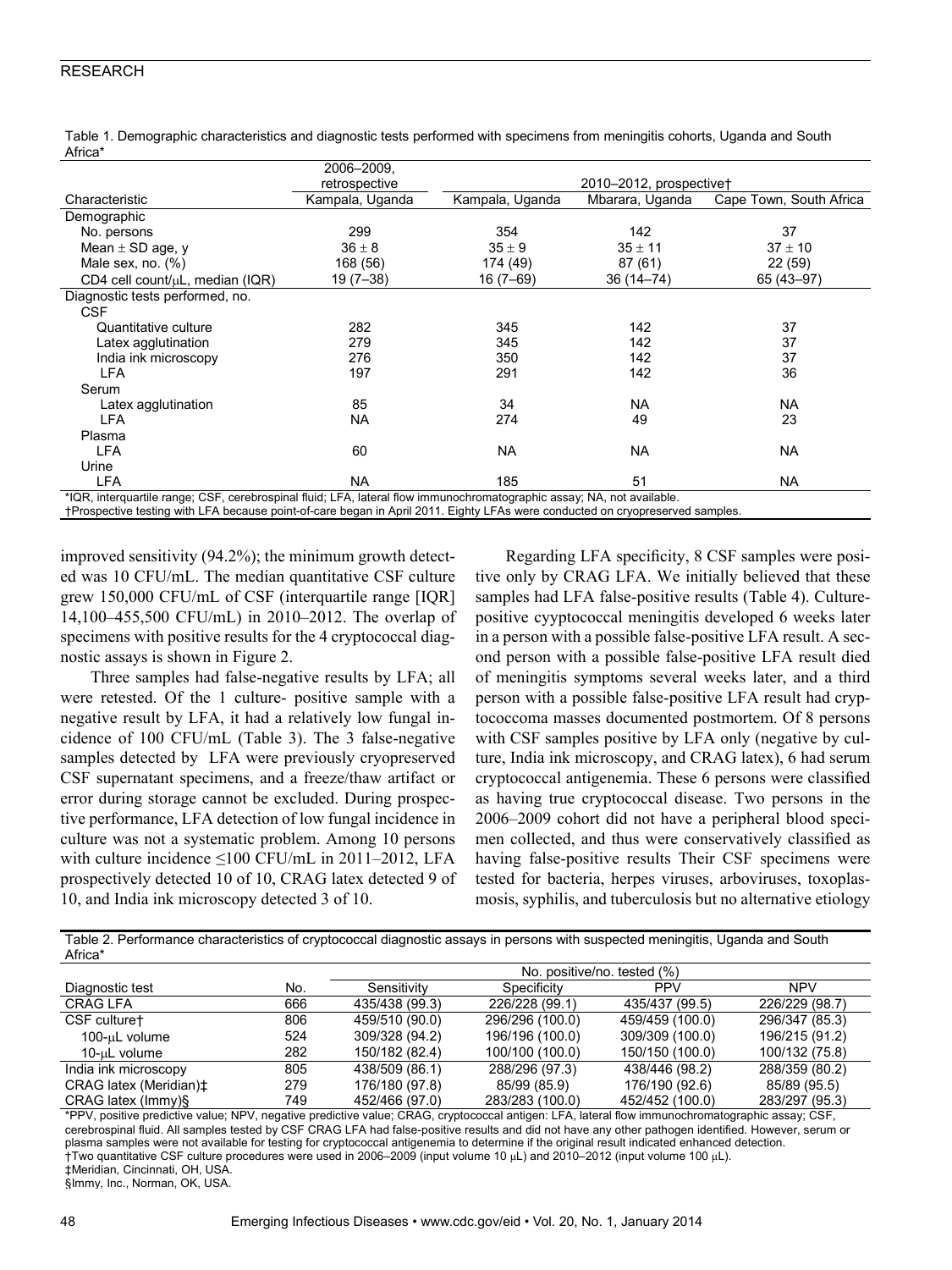

Figure 2. Venn diagram of distribution of 393 cryptococcal meningitis cases tested by 4 diagnostic assays, Uganda and South Africa. CSF, cerebrospinal fluid; CRAG LFA, cryptococcal antigen lateral immunochromatographic flow assay; India ink, India ink microscopy of 1 mL of concentrated CSF specimen. Numbers at the bottom right indicate 2 scenarios in which the Venn diagram does not overlap visually.

was identified. If the 6 samples from persons without documented evidence of cryptococcal meningitis were considered as having false-positive results, the LFA specificity would decrease to 97% (226/234).

CSF CRAG LFA titers correlated with other quantitative measures, such as CSF culture (Pearson  $r = 0.58$ ,  $p$ <0.001) and CRAG latex titers ( $r = 0.82$ ,  $p$ <0.001). When comparing CRAG titers, LFA median titer was 2.5-fold higher (IQR 1.25–5-fold) than CRAG latex titer (e.g., CSF with a CRAG latex titer of 1,024 had an LFA titer of 2,500). This LFA enhancement of higher titers relative to CRAG latex was more prominent at lower titers. For CRAG latex titers ≤256, LFA titers were a median 5-fold (IQR 2.5–10 fold) higher than CRAG latex titers, whereas for CRAG latex titers  $\geq$  2,048, LFA titers were a median 2.5-fold (IQR) 0–4.4-fold) higher.

LFA readings were concordant for 98.8% (409/414) of prospective samples retested after storage by an independent

reader. All discordant results were negative initially on fresh samples read under indirect sunlight in Uganda, but 4 were weakly positive and 1 was strongly positive when retested after cryopreservation in the United States and read under bright fluorescent lighting.

#### **India Ink Microscopy**

Sensitivity of India ink microscopy was the lowest (86%) of any test and highly dependent on fungal burden. Sensitivity decreased to 42% (19/45) among persons with CSF cultures having <1,000 CFU/mL. Overall, 1 of 7.2 cryptococcal diagnoses was missed by India ink microscopy (negative predictive value of 80%; (95% CI 76%–84%). If India ink microscopy had been the only diagnostic test used, 8.8% of meningitis cases in Uganda would have been misdiagnosed. Among persons in Uganda who had India ink microscopy–negative results, *Cryptococcus* spp. remained the most common pathogen (20%). The NNT by CRAG LFA was  $5.1$  (95% CI 4.1–6.5) per additional cryptococcal diagnosis.

By replacing India ink microscopy with CRAG LFA for meningitis diagnostics, we found that overall NNT was 11.4 (95% CI 9.1–15.1) among HIV-infected persons in Uganda with suspected meningitis, and LFA cost per additional diagnosis was US \$22.83 (95% CI \$18.22–\$30.28) for LFA supplies, excluding savings for India ink microscopy costs and inappropriate medications prescribed (e.g., ceftriaxone US \$2/day, international wholesale price) (*29*). When we extrapolated cryptococcal prevalence rates in eastern and southern Africa (37% of meningitis cases; 95% CI 35%–39%) (*1–4*), the NNT was 20.2 (95% CI 13.3–40.6) at a cost of \$40 (95% CI \$27–\$80) for LFAs per additional diagnosis. In middle- and high-income countries in which laboratory labor is the primary cost component, LFAs would have lower costs than India ink microscopy or CRAG latex.

#### **Peripheral Blood and Urine Samples**

Among serum samples tested, sensitivity was 98.3% (114/116) for serum CRAG latex and 99.6% (239/240) for serum LFA among persons with cryptococcal meningitis. Serum LFA specificity was 92% (98/106) for cryptococcal meningitis. The correlation between serum CRAG latex and serum LFA titers was  $r = 0.87$  when tested independently

Table 3. Characteristics of CSF specimens with false-negative results by cryptococcal antigen lateral flow immunochromatographic assay, 2006–2009 cohort, Uganda and South Africa\*

| CSF culture, CFU/mL | India ink microscopy | CSF latex agglutination test dilution+ | <b>CSF CRAG LFA</b> |
|---------------------|----------------------|----------------------------------------|---------------------|
| 100                 |                      | 1:2 Meridian; 1:1 Immy                 | -                   |
|                     |                      | 1:2 Meridian; 1:1 Immy                 | -                   |
|                     |                      | 1:2 Meridian: 1:1 Immv                 |                     |
|                     |                      |                                        |                     |

\*CSF, cerebrospinal fluid; CRAG, cryptococcal antigen; LFA, lateral flow immunochromatographic assay; CFU, colony-forming units of Cryptococcus neoformans; –, negative; +, positive.

†Meridian, Cincinnati, OH, USA; Immy, Inc., Norman, OK, USA.

‡Retrospectively performed with cryopreserved specimens.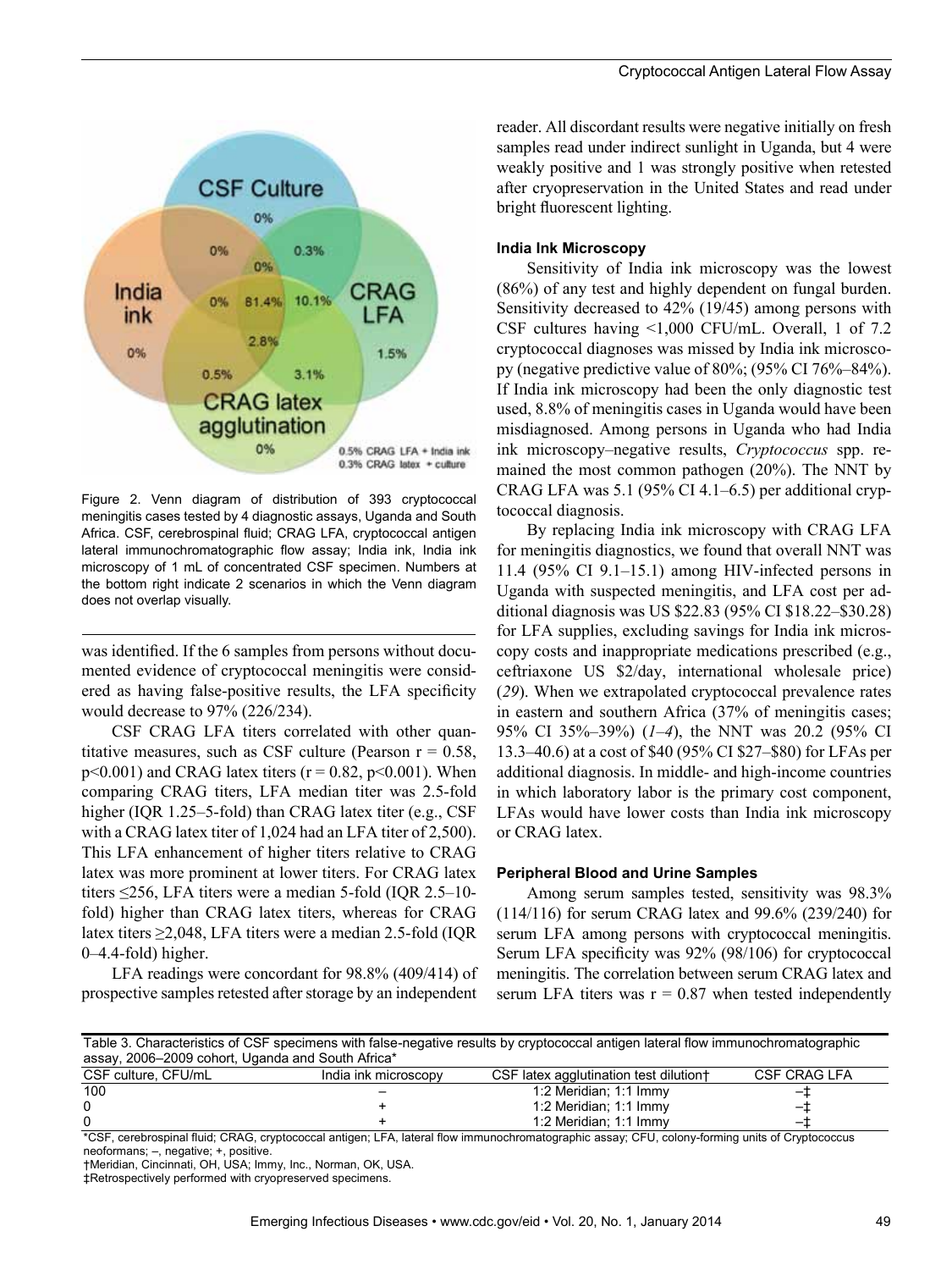## RESEARCH

|           | <b>CSF LFA</b>      | Serum CRAG       | Serum CRAG  | Urine LFA |                         |                               |
|-----------|---------------------|------------------|-------------|-----------|-------------------------|-------------------------------|
| Cohort    | titer               | <b>LFA</b> titer | latex titer | result    | Classification          | Patient outcome               |
| 2006-2009 | 2                   | <b>NA</b>        | <b>NA</b>   | <b>NA</b> | LFA false positive      | <b>Unknown</b>                |
|           |                     | NA.              | NA          | <b>NA</b> | LFA false positive      | <b>Unknown</b>                |
| 2010-2012 | ົ                   | 512              | 1:8         |           | Cryptococcal meningitis | Began ART; CSF culture-       |
|           |                     |                  |             |           |                         | positive result; meningitis   |
|           |                     |                  |             |           |                         | developed 6 weeks later       |
|           | 土                   | 2.048            | 2.048       |           | Cryptococcal meningitis | Died after hospital discharge |
|           | 土                   | 32               |             | $\ddot{}$ | Cryptococcal meningitis | Died in hospital              |
|           | 250                 | 4                |             | $\ddot{}$ | Cryptococcal meningitis | Began ART; minimum CD4 cell   |
|           |                     |                  |             |           |                         | count 130 cells/uL            |
|           | 8                   | 8                | 128         |           | Cryptococcal meningitis | Died after hospital discharge |
|           | $±/16$ <sup>+</sup> | 4.096            | 2,048       | ÷         | Cryptococcal meningitis | Given fluconazole, 800 mg/d;  |
|           |                     |                  |             |           |                         | seizure; died; cryptococcoma  |
|           |                     |                  |             |           |                         | mass identified postmortem    |

Table 4. Characteristics of CSF specimens positive only by cryptococcal antigen lateral flow immunochromatographic assay, Uganda and South Africa\*

\*CSF, cerebrospinal fluid; CRAG, cryptococcal antigen; LFA, lateral flow immunochromatographic assay; –, negative' NA, not available; ART, antiretroviral therapy;  $\pm$ , discordant readings by 2 independent readers; +, positive. All test results for CSF culture, India ink microscopy, and CSF CRAG latex were negative.

†Fresh specimen was CRAG latex and LFA negative. CRAG LFA titer of 16 on cryopreserved specimen. Repeat CSF testing results 2 weeks later for neurologic deterioration were positive and remained CRAG latex negative. Thermal contrast showed that all LFA strips had positive results with readings above background.

(p<0.001). Of 60 plasma specimens retrospectively tested from the 2006–2009 cohort, LFA sensitivity was 100% (specificity unavailable). Plasma LFA titers and serum CRAG latex titers showed a correlation  $(r = 0.89, p \le 0.001)$ , but median LFA titer was 3.3-fold (IQR 2.3–4.3-fold) higher than CRAG latex titer. Strength of the correlation was less between CSF LFA titer and either serum LFA titer  $(r = 0.54$ ,  $p<0.001$ ) or plasma LFA titer ( $r = 0.15$ ,  $p = 0.30$ ). LFA for urine had a sensitivity of 97% (151/156) and a specificity of 85% (68/80) for cryptococcal meningitis. Among urine specimens from persons with false-positive results, 5 of 7 had antigenemia detected by CRAG LFA of serum.

## **Thermal Contrast**

We developed a novel method to quantify CRAG titers from 1 LFA strip by using laser thermal contrast measurement to convert a qualitative LFA into a quantitative assay. The technique measures the change in temperature of gold nanoparticles when laser irradiated, and in comparison with a calibration curve, we predicted CRAG titer (*19*). Among 115 CSF LFA-positive samples and 58 negative samples, the predicted titer by thermal contrast correlated  $(r = 0.91)$ , p<0.001) with actual semiquantitative titer by LFA, as performed by traditional 2-fold serial dilutions (Figure 3). Overall, 92% of predicted CRAG titers by thermal contrast were within 1.5 dilutions of the actual semiquantitative titer when measured by serial dilution.

We tested specimens at a 1:250 dilution and detected visually negative specimens (after dilution) by thermal contrast, which demonstrated enhanced sensitivity. All 58 undiluted negative specimens from persons without *Cryptococcus* spp. infection remained negative by thermal contrast, which demonstrated maintained specificity. Thermal contrast removed the subjectivity of borderline, equivocally

positive LFA results. Furthermore, because gold is inert, LFA can be subjected to repeated thermal contrast measurements without major changes in measurement. Readings obtained in LFAs were virtually identical  $(R^2 = 0.99)$  at 2 weeks, 2 months, and 6 months. Thus, archiving of LFA samples for delayed reading is possible (e.g., to centralize laboratory processing for quality control).

## **Discussion**

This multisite study prospectively validated a new point-of-care CRAG LFA in a clinical setting among persons with suspected meningitis in sub-Saharan Africa. These results confirm that the CRAG LFA has ≥99% sensitivity and ≥99% specificity for CSF in the field. We demonstrated that a novel technique, laser thermal contrast, had 92% accuracy in quantifying CRAG titers from 1 LFA strip to within <1.5 dilutions of the actual CRAG titer by serial dilutions ( $R = 0.91$ ,  $p < 0.001$ ). LFA performance was more sensitive than that of any other diagnostic test. Conversely, the worst performing test was India ink microscopy, which is the most common cryptococcal diagnostic test in Africa, despite missing 1 in 7 cryptococcal diagnoses and having only an 80% negative predictive value in our cohorts. In facilities with India ink microscopy testing capability, switching to CRAG LFA would result in 5% more meningitis patients with a correct diagnosis in eastern and southern Africa (*4*). In addition, the CRAG LFA now enables diagnostic testing anywhere for the most common cause of meningitis in Africa.

The enhanced LFA analytic sensitivity is reflected by median 2.5-fold higher titers observed for CSF with LFA than with CRAG latex, indicating that LFA is more sensitive to lower antigen levels. Increased sensitivity of the LFA became clinically apparent in CSF specimens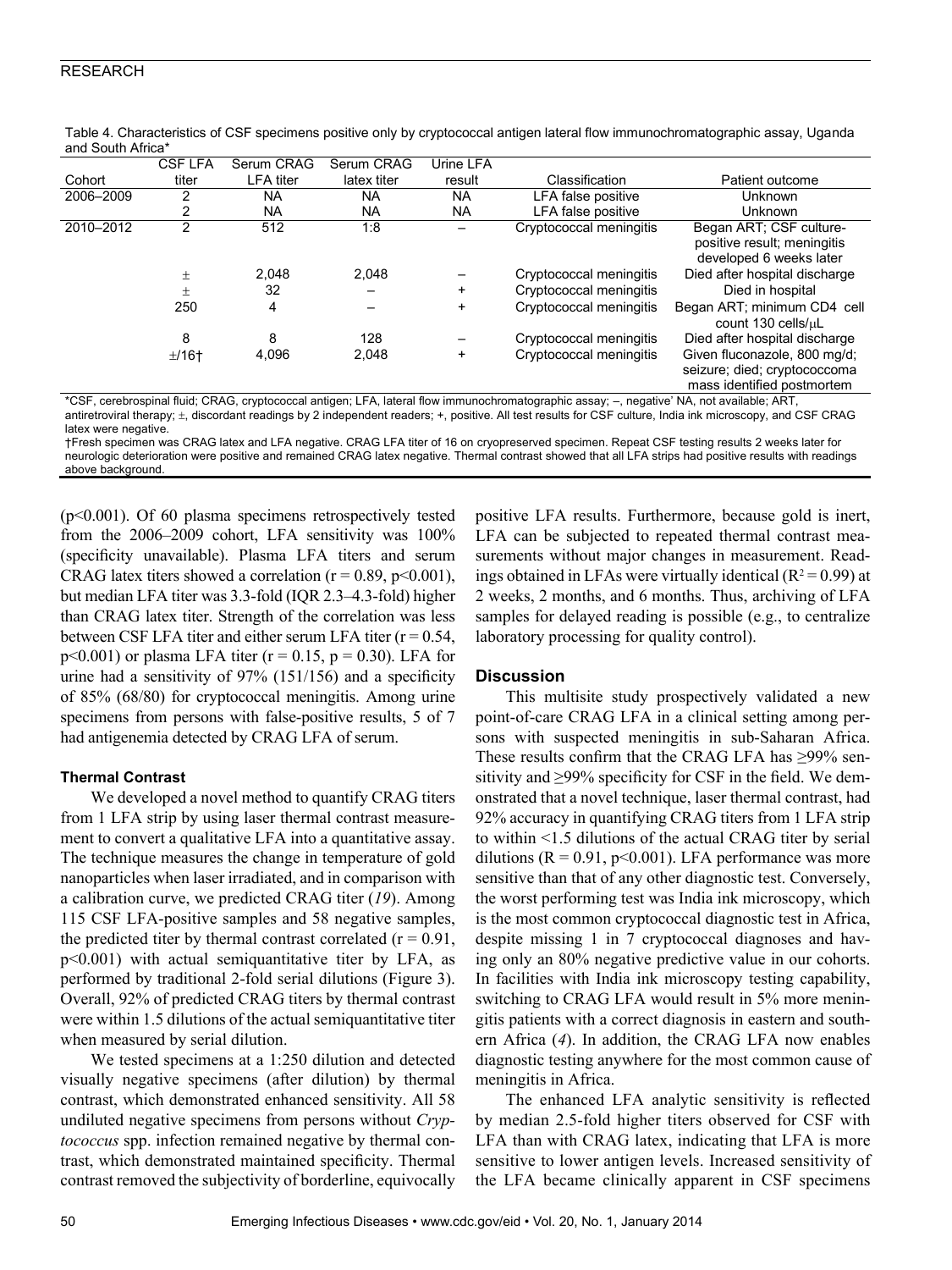

Figure 3. A) Prediction of cryptococcal antigen titer based on laser thermal contrast measurement and concept of lateral flow immunochromatographic assay (LFA) thermal contrast measurement in which a laser irradiates the test line in the LFA (19). The test line is formed by gold–monoclonal antibody–antigen sandwich complex with a monoclonal antibody affixed at the test line. When irradiated by a green laser (532 nm), any gold present absorbs light from the laser and generates heat in direct proportion to the amount of gold (and thereby antigen) present at the test line. This temperature change can be measured by using an infrared camera. B) Association of measured semiquantitative LFA cryptococcal antigen (CRAG) titer starting at a 1:250 dilution by the predicted CRAG titer based on thermal contrast measurement. Measurements on the negative portion of the x-axis are beyond the visual range when specimens were diluted 1:250, yet still detectable by thermal contrast. The Pearson correlation coefficient was  $r = 0.91$  (p<0.001, R2 = 0.84) among 115 positive specimens quantified. A total of 58 LFA CRAG–negative specimens established background levels of heat radiation.

from persons positive only by LFA who showed CRAG positivity in serum. We observed 6 such case-patients in the 2010–2012 cohort. Initially, these persons were considered to have false-positive results. However, culturepositive cryptococcal meningitis developed in some persons or these persons died. These findings suggest that early-stage cryptococcal meningitis might be missed by traditional diagnostics. If these cases represent early cryptococcal meningitis, they would argue for expansion of targeted screening for cryptococcal antigenemia in peripheral blood in the setting of unexplained meningitis or repeat testing.

Our study builds upon 5 recent studies validating LFA versus ELISA and latex agglutination in laboratory settings (*24,30–33*). Jarvis et al. validated the LFA in 62 persons with a history of cryptococcal meningitis within the preceding 2 years in South Africa but without any concurrent controls (*24*). At 2 US and 1 Australian reference laboratories, the CRAG LFA had 100% sensitivity and excellent specificity when used to test 18 persons (*31*), 17 persons (*32*), and 25 persons (*33*) with cryptococcal infections, including detection of *C. gattii* (*31–33*). Our study demonstrates excellent performance of LFA as a point-of-care assay.

A point-of-care assay has multiple practical advantages. First, time to diagnosis can be reduced. During prospective implementation, median time between lumbar puncture and reporting CRAG latex results was 4 h and 50 min in Kampala and >24 h in Cape Town. When LFA was performed at bedside, the result was known in  $\leq 10$  min. Second, this point-of-care test can be used in rural settings

without laboratory infrastructure. Third, cryptococcal guidelines recommend control of intracranial pressure (*8,34–36*). However, manometers are unavailable in Africa. Knowing cryptococcal status beforehand enables intervention during lumbar puncture to therapeutically control intracranial pressure. In contrast, when the cryptococcal diagnosis is not known until after lumbar puncture, the opportunity to intervene to control intracranial pressure has been lost. We suggest CRAG LFA immediately before the lumbar puncture in HIV-infected persons (e.g., with serum, plasma, or fingerstick blood). If results are positive, a manometer could be prioritized for use or, if unavailable, 20 mL CSF could be empirically drained for management of intracranial pressure.

One impracticality of determining CRAG titers in low- and middle-income countries is cost. CRAG titers are useful for predicting survival and risk for paradoxical IRIS, identifying *Cryptococcus* spp. in persons receiving ART who had pre-ART cryptococcal antigenemia, and differentiating cryptococcal-IRIS from cryptococcal relapse (*16,20,28,37,38*). However, each CRAG titer dilution requires the same amount of reagent as the initial test and is labor-intensive. Thermal contrast might be a useful, low-cost technology to increase sensitivity of LFA rapid diagnostic tests and provide quantification of results. Although this possibility is currently a prototype concept, it is probably applicable to any gold nanoparticle–based LFA (e.g., for malaria, *Mycobacterium tuberculosis*–associated lipoarabinomannan, pneumococcus, testing during pregnancy). Future work to construct a handheld, mobile-linked device can leverage this technology to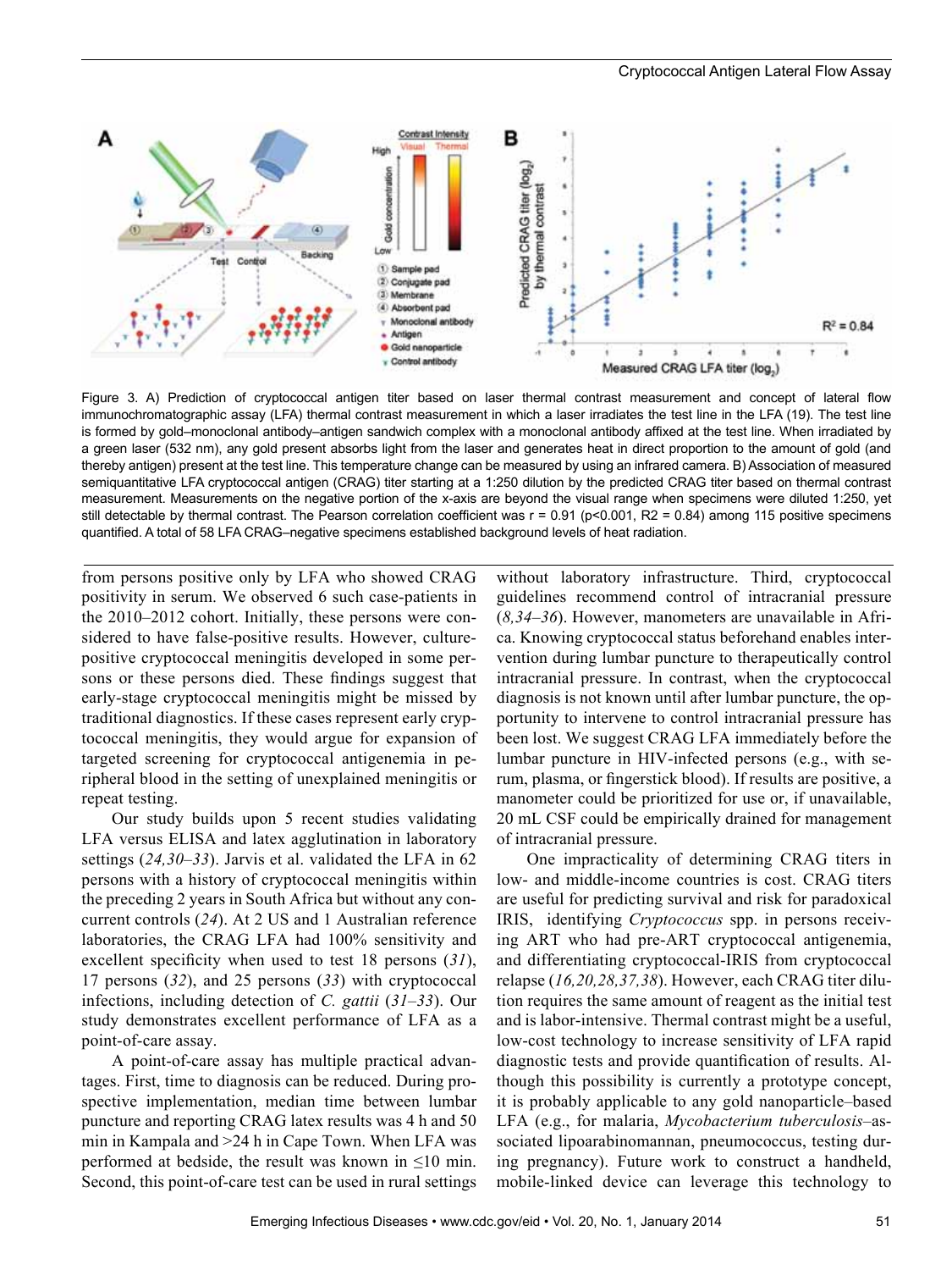## RESEARCH

improve sensitivity and quantification of antigen levels for any gold nanoparticle–based LFA.

In conclusion, the CRAG LFA is a sensitive and specific point-of-care assay for diagnosis of cryptococcal meningitis and has particular applicability in resource-limited settings. Our experience suggests the LFA is more sensitive than current diagnostics and will enable detection of early-stage cryptococcal infection. In addition, the CRAG LFA is practical and may dramatically change the face of meningitis diagnostics worldwide.

#### **Acknowledgments**

We thank Aaron Friedman, Alex Coutinho, Paul Bohjanen, Andrew Kambugu, and Yukari Manabe for institutional support; Neal Wetherall, Peggy Coulter, and Mandana Godard for performing laboratory audits and exemplary assistance with good clinical laboratory practice; Andrew Akampurira, James Mwesigy, and Robert Wagubi for laboratory assistance; Barry Miller and Dave Boxrud for performing diagnostics; and Kirsten Nielsen for multilocus sequence typing of cryptococcal isolates.

A provisional patent has been filed by J.C.B. for the thermal contrast technique.

This study was supported by the National Institutes of Health (grants U01AI089244, R21NS065713, and K23AI073192) and an International Research Circle Grant from the University of Minnesota. The President's Emergency Plan for AIDS Relief provided support for HIV care but not research. The Infectious Disease Institute has been supported in part by Accordia Global Health Foundation and in the past by a philanthropic grant from Pfizer. Z.Q. was supported by a University of Minnesota interdisciplinary doctoral fellowship; Z.Q. and JCB were supported by grant NSF/CBET-1066343; C.S. and GM were supported by Fogarty International Center South Africa TB/AIDS Training Awards (U2RTW007373-04) and the US Agency for International Development/President's Emergency Plan for AIDS Relief (grant to the Perinatal HIV Research Unit); and J.C.B. was supported by the Carl and Janet Kuhrmeyer Chair.

Dr Boulware is an associate professor of infectious diseases and international medicine in the Department of Medicine at the University of Minnesota. His primary research interest is in improving outcomes of persons with meningitis in resourcelimited settings.

#### **References**

- 1. Jarvis JN, Meintjes G, Williams A, Brown Y, Crede T, Harrison TS. Adult meningitis in a setting of high HIV and TB prevalence: findings from 4961 suspected cases. BMC Infect Dis. 2010;10:67. http://dx.doi.org/10.1186/1471-2334-10-67
- 2. Hakim JG, Gangaidzo IT, Heyderman RS, Mielke J, Mushangi E, Taziwa A, et al. Impact of HIV infection on meningitis in Harare, Zimbabwe: a prospective study of 406 predominantly

adult patients. AIDS. 2000;14:1401–7. http://dx.doi org/10.1097/ 00002030- 200007070-00013

- 3. Cohen DB, Zijlstra EE, Mukaka M, Reiss M, Kamphambale S, Scholing M, et al. Diagnosis of cryptococcal and tuberculous meningitis in a resource-limited African setting. Trop Med Int Health. 2010;15:910–7. http://dx.doi.org/10.1111/j.1365-3156.2010.02565.x
- 4. Durski KN, Kuntz KM, Yasukawa K, Virnig BA, Meya DB, Boulware DR. Cost-effective diagnostic checklists for meningitis in resource-limited settings. J Acquir Immune Defic Syndr. 2013;63:e101–8. http://dx.doi.org/10.1097/QAI.0b013e31828e1e56
- 5. Park BJ, Wannemuehler KA, Marston BJ, Govender N, Pappas PG, Chiller TM. Estimation of the current global burden of cryptococcal meningitis among persons living with HIV/AIDS. AIDS. 2009;23:525–30. http://dx.doi.org/10.1097/QAD.0b013e328322ffac
- 6. French N, Gray K, Watera C, Nakiyingi J, Lugada E, Moore M, et al. Cryptococcal infection in a cohort of HIV-1-infected Ugandan adults. AIDS. 2002;16:1031–8. http://dx.doi.org/10.1097/00002030- 200205030-00009
- 7. Liechty CA, Solberg P, Were W, Ekwaru JP, Ransom RL, Weidle PJ, et al. Asymptomatic serum cryptococcal antigenemia and early mortality during antiretroviral therapy in rural Uganda. Trop Med Int Health. 2007;12:929–35. http://dx.doi.org/10.1111/j.1365-3156.2007.01874.x
- 8. World Health Organization. Rapid advice: diagnosis, prevention and management of cryptococcal disease in HIV-infected adults, adolescents and children, 2011 [cited 2012 May 31]. http://www. who.int/hiv/pub/cryptococcal\_disease2011
- 9. Jarvis JN, Govender N, Chiller T, Park BJ, Longley N, Meintjes G, et al. Cryptococcal antigen screening and preemptive therapy in patients initiating antiretroviral therapy in resource-limited settings: a proposed algorithm for clinical implementation. J Int Assoc Physicians AIDS Care (Chic). 2012;11:374–9. http://dx.doi. org/10.1177/1545109712459077
- 10. Rajasingham R, Meya DB, Boulware DR. Integrating cryptococcal antigen screening and pre-emptive treatment into routine HIV care. J Acquir Immune Defic Syndr. 2012;59:e85–91. http://dx.doi. org/10.1097/QAI.0b013e31824c837e
- 11. Bicanic T, Harrison TS. Cryptococcal meningitis. Br Med Bull. 2004;72:99–118. http://dx.doi.org/10.1093/bmb/ldh043
- 12. Kambugu A, Meya DB, Rhein J, O'Brien M, Janoff EN, Ronald AR, et al. Outcomes of cryptococcal meningitis in Uganda before and after the availability of highly active antiretroviral therapy. Clin Infect Dis. 2008;46:1694–701. http://dx.doi.org/10.1086/587667
- 13. Kisenge PR, Hawkins AT, Maro VP, McHele JP, Swai NS, Mueller A, et al. Low CD4 count plus coma predicts cryptococcal meningitis in Tanzania. BMC Infect Dis. 2007;7:39. http://dx.doi. org/10.1186/1471-2334-7-39
- 14. Trachtenberg JD, Kambugu AD, McKellar M, Semitala F, Mayanja-Kizza H, Samore MH, et al. The medical management of central nervous system infections in Uganda and the potential impact of an algorithm-based approach to improve outcomes. Int J Infect Dis. 2007;11:524–30. http://dx.doi.org/10.1016/j.ijid.2007.01.014
- 15. Brouwer AE, Teparrukkul P, Pinpraphaporn S, Larsen RA, Chierakul W, Peacock S, et al. Baseline correlation and comparative kinetics of cerebrospinal fluid colony-forming unit counts and antigen titers in cryptococcal meningitis. J Infect Dis. 2005;192:681–4. http://dx.doi.org/10.1086/432073
- 16. Taseera K, Siedner MJ, Klausner JD, Muzoora C, Boulware DR. Point-of-care diagnosis and prognostication of cryptococcal meningitis with the cryptococcal antigen lateral flow assay on cerebrospinal fluid. Clin Infect Dis. 2013;Oct 8. [Epub ahead of print].
- 17. Diamond RD, Bennett JE. Prognostic factors in cryptococcal meningitis. A study in 111 cases. Ann Intern Med. 1974;80:176–81. http://dx.doi.org/10.7326/0003-4819-80-2-176
- 18. Boulware DR, Meya DB, Bergemann TL, Wiesner DL, Rhein J, Musubire A, et al. Clinical features and serum biomarkers in HIV immune reconstitution inflammatory syndrome after cryptococcal